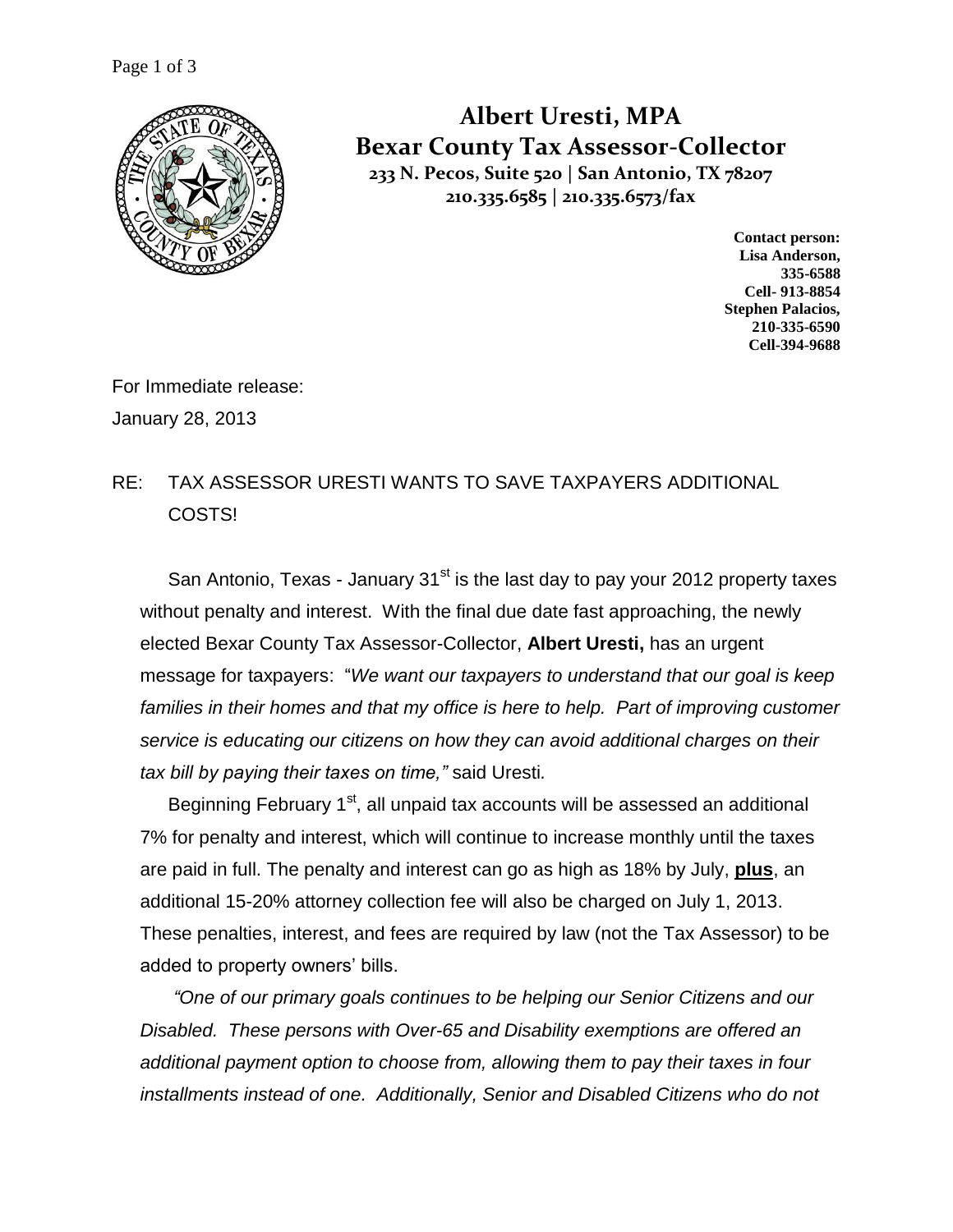*become delinquent under this 4-Quarter payment plan will not incur any penalties or interest,"* said Uresti.

These two groups have until January  $31<sup>st</sup>$  to make the  $1<sup>st</sup>$  installment of this 4-Quarter payment plan. The bill is broken up into 4 equal installment payments with due dates of January, March, May, and July. Uresti's goal is to make monthly payment plans available to all taxpayers in future years.

To accommodate taxpayers who still need to pay their tax bill by the January 31<sup>st</sup> deadline, the Tax Assessor-Collector's office will extend its hours of operation. All four locations of the Bexar County Tax Assessor-Collector's offices **will be open from 8 a.m. until 6:30 p.m. on Wednesday, January 30th and Thursday, January 31st**. In addition to the extended hours, the main office at **233 N. Pecos and W. Martin will have two convenient curb payment drop-off sites open from the hours of 7:30 a.m. until 6:30 p.m. The other three Tax Assessor substations will also have payment drop-off sites from 4:00 p.m until 6:30 p.m.** All drop-off sites will only take checks. All cash and credit card transactions must be conducted inside the tax offices.

Taxpayers who may have misplaced their tax bill or have questions about their 2012 tax amount owed should contact the tax office at (210) 335-2251, or they may verify their bill on the internet by going to the website at [www.bexar.org/tax.](http://www.bexar.org/tax) The internet site also includes expanded payment methods for those who wish to pay by credit card or e-check. Credit card and E-check payments may be made on-line through the Tax Office website, www.bexar.org/tax, or by calling 1-888-852-3572. Transactions must be completed before midnight on January 31<sup>st</sup>. Credit card and e-Check services have an added processing fee customers must pay to the payment processing companies. Payments mailed to the office must be postmarked by January 31<sup>st</sup>. Taxpayers who mail payments on the due date are encouraged to register, certify, or obtain a certificate of mailing for their envelope to ensure an accurate postmark date and timely receipt.

Below is the schedule of penalty and interest charges on delinquent property taxes required by the Texas Property Tax Code: